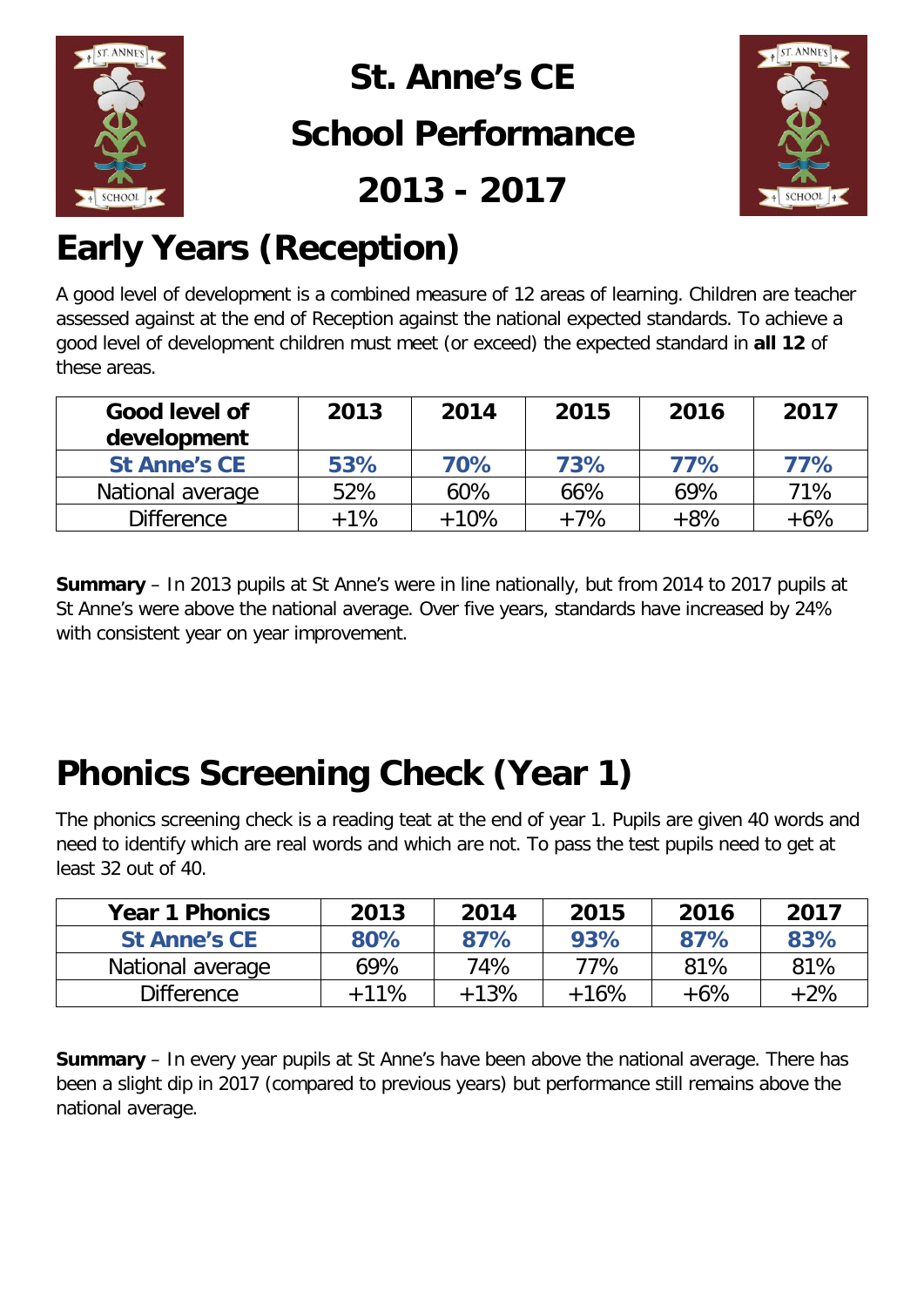

**St. Anne's CE** 

#### **School Performance**

**2013 - 2017**



## **Key Stage 1 (Year 2)**

Pupils are teacher assessed at the end of key stage 1 at the end of year 2. Pupils are teacher assessed against criteria contained within the statutory 'Interim Teacher Assessment Framework'. This defines the new standard.

|              | <b>Expected Standard</b> |        | 2017   |
|--------------|--------------------------|--------|--------|
| Reading      | <b>St Anne's CE</b>      | 87%    | 87%    |
|              | National average         | 74%    | 76%    |
|              | <b>Difference</b>        | $+13%$ | $+11%$ |
| Writing      | <b>St Anne's CE</b>      | 80%    | 80%    |
|              | National average         | 65%    | 68%    |
|              | <b>Difference</b>        | $+15%$ | $+12%$ |
|              | <b>St Anne's CE</b>      | 87%    | 87%    |
| <b>Maths</b> | National average         | 73%    | 75%    |
|              | <b>Difference</b>        | $+14%$ | $+12%$ |

**Summary** – In both 2016 and 2017 pupils at St Anne's are above the national average.

| <b>Greater Depth</b> |                     | 2016   | 2017   |
|----------------------|---------------------|--------|--------|
|                      | <b>St Anne's CE</b> | 33%    | 30%    |
| Reading              | National average    | 24%    | 25%    |
|                      | <b>Difference</b>   | $+9%$  | $+5%$  |
|                      | <b>St Anne's CE</b> | 30%    | 30%    |
| Writing              | National average    | 13%    | 16%    |
|                      | <b>Difference</b>   | $+17%$ | $+14%$ |
|                      | <b>St Anne's CE</b> | 33%    | 30%    |
| <b>Maths</b>         | National average    | 18%    | 21%    |
|                      | <b>Difference</b>   | $+15%$ | $+9%$  |

**Summary** – In both 2016 and 2017 pupils at St Anne's are above the national average.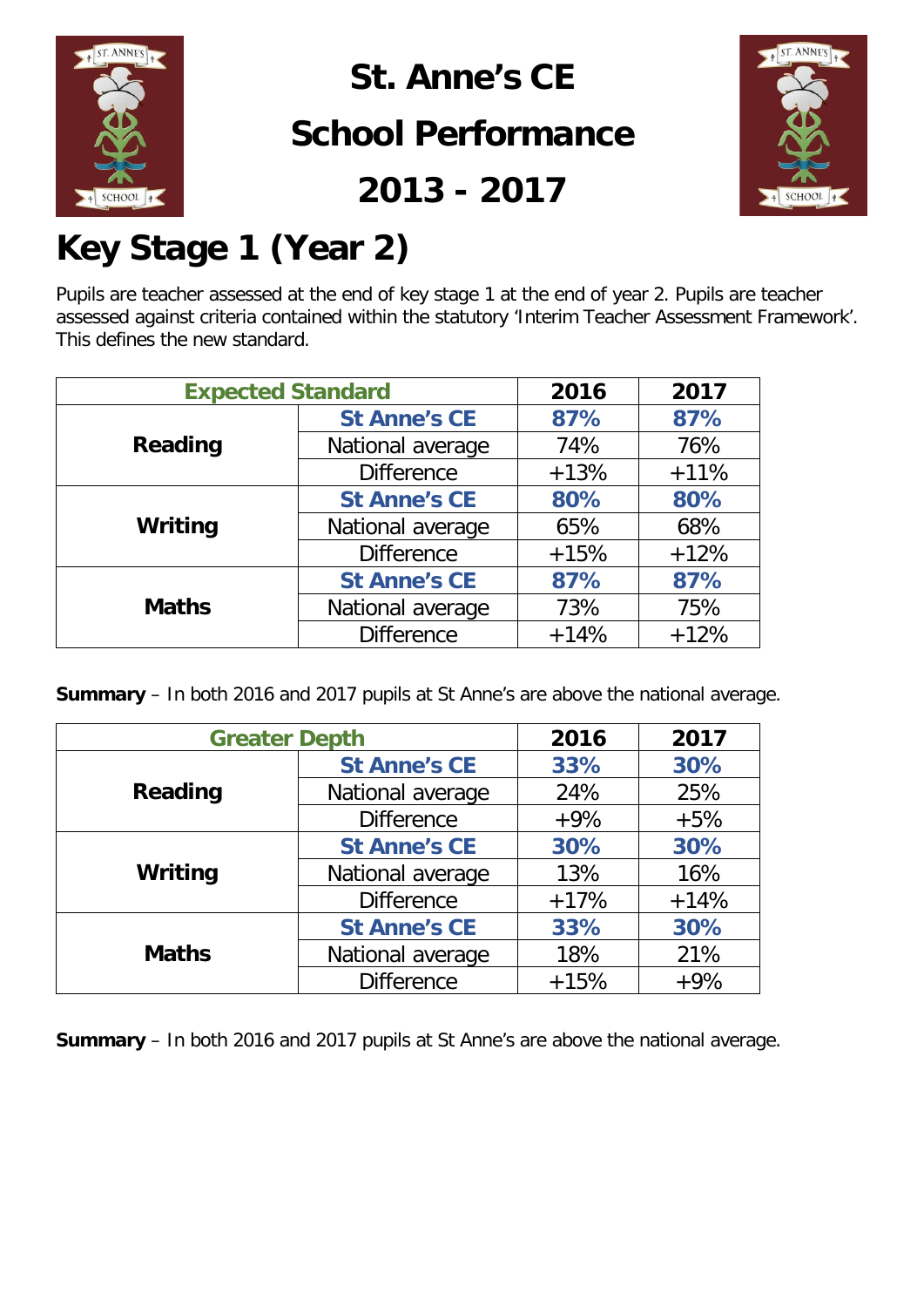

**St. Anne's CE School Performance**





### **Key Stage 2 (Year 6)**

Pupils sit SATs tests at the end of key stage 2 at the end of year 6 for Reading, Grammar, punctuation and spelling and Maths. Writing is teacher assessed. The expected standard nationally at the end of key stage 2 is defined within the statutory 'Interim Teacher Assessment Framework'

| <b>Expected Standard</b> |                      | 2016   | 2017   |
|--------------------------|----------------------|--------|--------|
|                          | <b>St. Anne's CE</b> | 90%    | 90%    |
| Reading                  | National average     | 66%    | 71%    |
|                          | <b>Difference</b>    | $+24%$ | $+19%$ |
|                          | <b>St. Anne's CE</b> | 93%    | 90%    |
| Writing                  | National average     | 74%    | 76%    |
|                          | <b>Difference</b>    | $+19%$ | $+14%$ |
| Spelling,                | <b>St. Anne's CE</b> | 83%    | 93%    |
| punctuation &            | National average     | 72%    | 77%    |
| grammar                  | <b>Difference</b>    | $+11%$ | $+16%$ |
|                          | <b>St. Anne's CE</b> | 93%    | 97%    |
| <b>Maths</b>             | National average     | 70%    | 75%    |
|                          | <b>Difference</b>    | $+23%$ | $+22%$ |
| Reading, Writing &       | <b>St. Anne's CE</b> | 86%    | 83%    |
| <b>Maths combined</b>    | National average     | 53%    | 61%    |
|                          | <b>Difference</b>    | $+33%$ | $+22%$ |

**Summary** – Overall pupils at St Anne's are above the national average in all subjects.

In **Reading** 90% of pupils achieved the expected standard compared to 71% of pupils nationally (19% more at St Anne's).

In **Writing** 90% of pupils achieved the expected standard compared to 76% of pupils nationally (14% more at St Anne's).

In **Spelling, Punctuation & Grammar** 93% of pupils achieved the expected standard compared to 77% of pupils nationally (16% more at St Anne's).

In **Maths** 97% of pupils achieved the expected standard compared to 75% of pupils nationally (22% more at St. Anne's).

In **Reading, Writing & Maths combined** 83% of pupils achieved the expected standard compared to 61% of pupils nationally (22% more at St. Anne's).